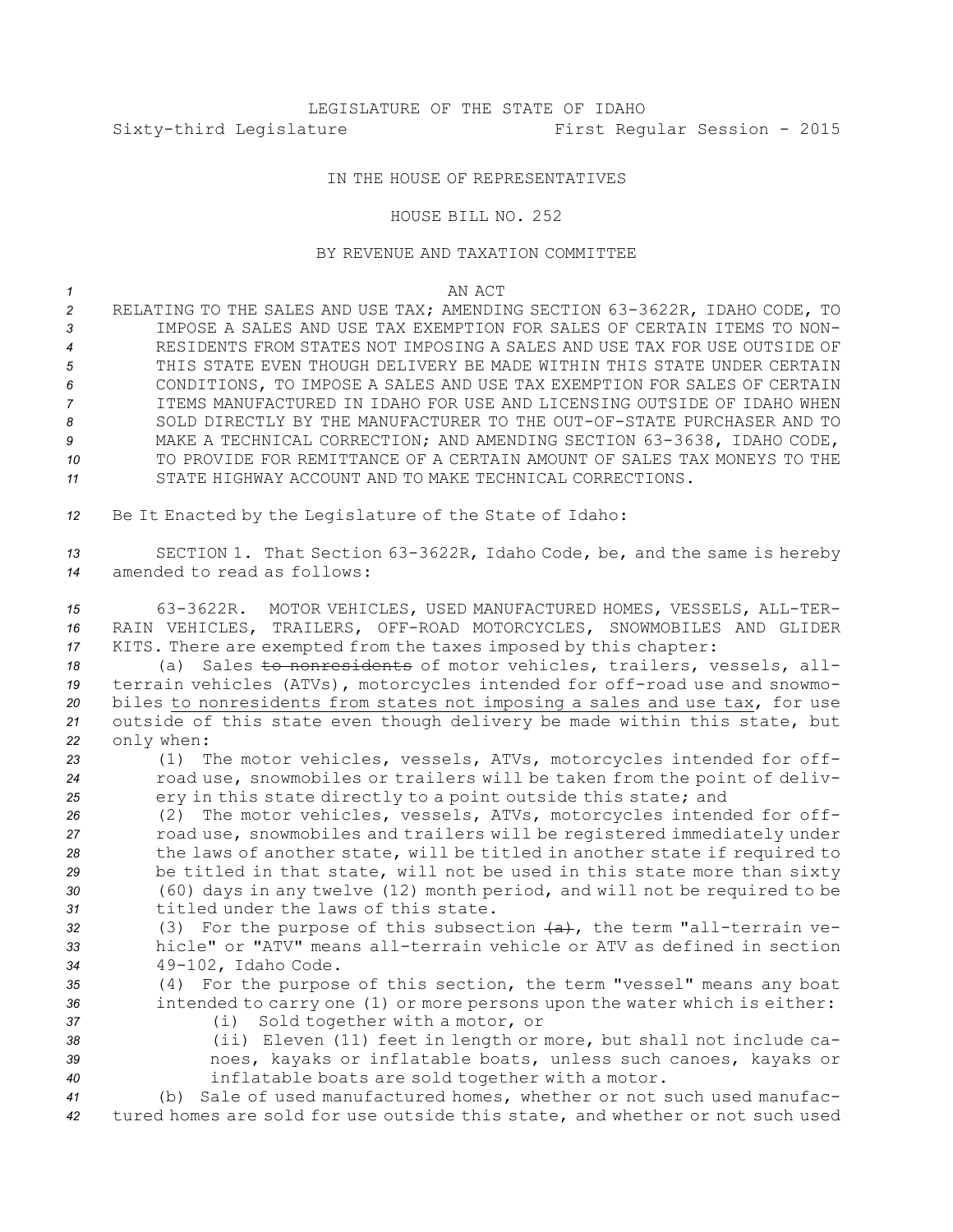*<sup>1</sup>* manufactured homes are sold by <sup>a</sup> dealer. Every manufactured home sale after *<sup>2</sup>* its sale as <sup>a</sup> "new manufactured home," as defined in section 63-3606, Idaho *<sup>3</sup>* Code, is <sup>a</sup> sale as <sup>a</sup> used manufactured home.

 (c) Sale or lease of motor vehicles with <sup>a</sup> maximum gross registered weight over twenty-six thousand (26,000) pounds, which shall be immediately registered under the international registration plan, whether or not base plated in Idaho, and the sale or lease of trailers which are part of <sup>a</sup> fleet of vehicles registered under the international registration plan when such vehicles and trailers are substantially used in interstate commerce. If such <sup>a</sup> motor vehicle or trailer is not substantially used in interstate com- merce during any four (4) fiscal year quarters beginning July 1 and ending June 30 of each year under the international registration plan, it shall be deemed used in Idaho and subject to the use tax under section 63-3621, Idaho Code. For the purpose of this subsection, "substantially used in interstate commerce" means that the vehicles or trailers will be part of <sup>a</sup> fleet with <sup>a</sup> minimum of ten percent (10%) of the miles operated by the fleet accrued out- side of Idaho in any four (4) fiscal year quarters beginning July 1 and ending June 30 of each year under the international registration plan.

 (d) The sale or purchase of <sup>a</sup> glider kit when the glider kit will be used to assemble <sup>a</sup> glider kit vehicle as defined in section 49-123, Idaho Code, which will be immediately registered under <sup>a</sup> plan defined in subsection (c) of this section, provided that if the glider kit vehicle is not substantially used in interstate commerce as defined in subsection (c) of this section dur- ing any registration period, it shall be subject to the use tax under section 63-3621, Idaho Code.

*<sup>26</sup>* (e) The use or other consumption of <sup>a</sup> motor vehicle temporarily donated *<sup>27</sup>* to <sup>a</sup> driver's education program sponsored by <sup>a</sup> nonprofit educational insti-*<sup>28</sup>* tution as defined in section 63-3622O, Idaho Code.

*<sup>29</sup>* (f) Sales of items listed in subsection (a)(1) of this section, man-*<sup>30</sup>* ufactured in the state of Idaho for use and licensing outside the state of *<sup>31</sup>* Idaho when sold directly by the manufacturer to the out-of-state purchaser.

*<sup>32</sup>* SECTION 2. That Section 63-3638, Idaho Code, be, and the same is hereby *33* amended to read as follows:

 63-3638. SALES TAX -- DISTRIBUTION. All moneys collected under this chapter, except as may otherwise be required in sections 63-3203 and 63-3709, Idaho Code, shall be distributed by the state tax commission as *37* follows:

 (1) An amount of money shall be distributed to the state refund account sufficient to pay current refund claims. All refunds authorized under this chapter by the state tax commission shall be paid through the state refund account, and those moneys are continuously appropriated.

*<sup>42</sup>* (2) Five million dollars (\$5,000,000) per year is continuously appro-*<sup>43</sup>* priated and shall be distributed to the permanent building fund, provided by *<sup>44</sup>* section 57-1108, Idaho Code.

*<sup>45</sup>* (3) Four million eight hundred thousand dollars (\$4,800,000) per year *<sup>46</sup>* is continuously appropriated and shall be distributed to the water pollution *<sup>47</sup>* control account established by section 39-3628, Idaho Code.

*<sup>48</sup>* (4) An amount equal to the sum required to be certified by the chair-*<sup>49</sup>* man of the Idaho housing and finance association to the state tax commis-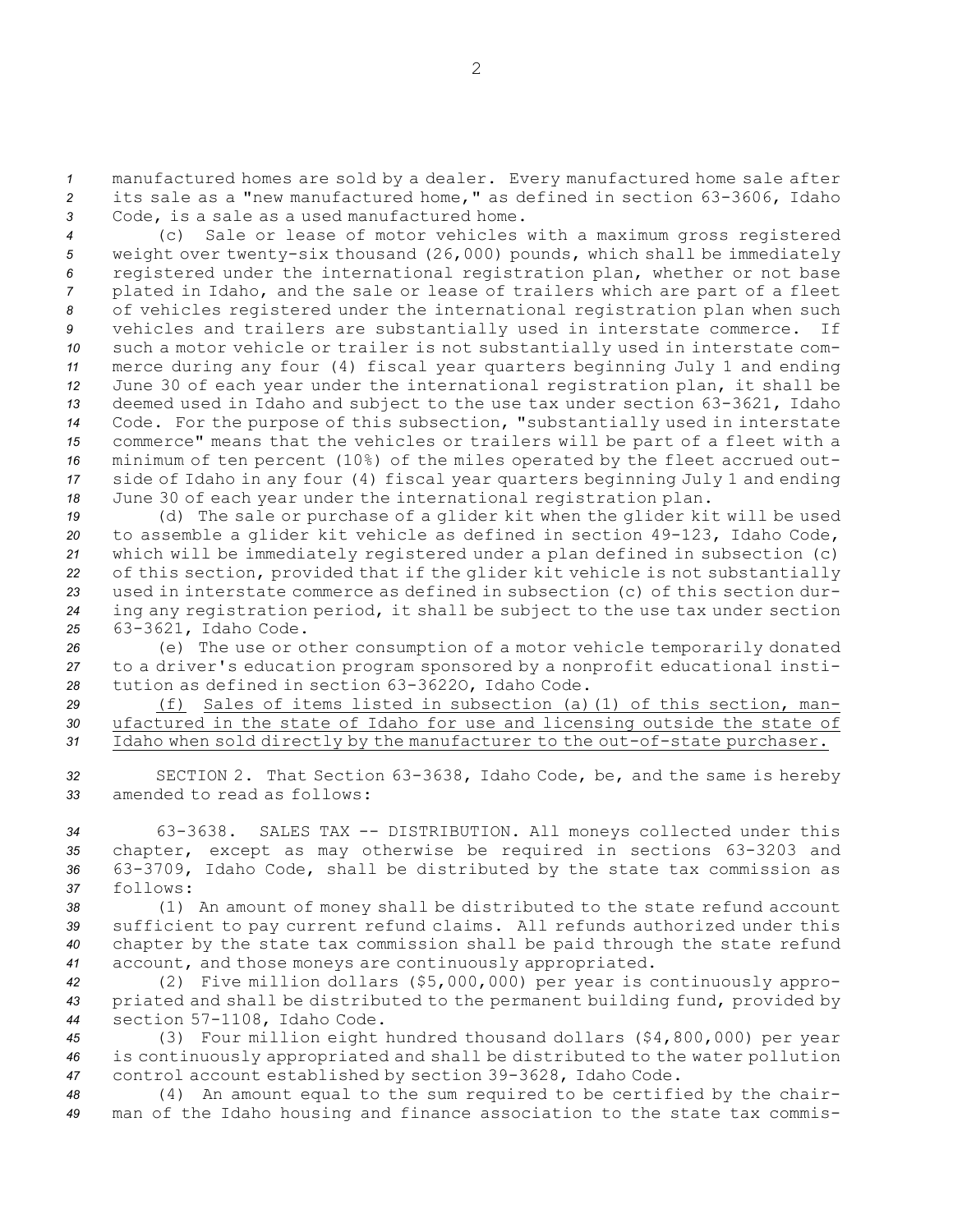sion pursuant to section 67-6211, Idaho Code, in each year is continuously appropriated and shall be paid to any capital reserve fund, established by the Idaho housing and finance association pursuant to section 67-6211, Idaho Code. Such amounts, if any, as may be appropriated hereunder to the capital reserve fund of the Idaho housing and finance association shall be repaid for distribution under the provisions of this section, subject to the provisions of section 67-6215, Idaho Code, by the Idaho housing and finance associa- tion, as soon as possible, from any moneys available therefor and in excess of the amounts which the association determines will keep it self-support-*<sup>10</sup>* ing.

 (5) An amount equal to the sum required by the provisions of sections 63-709 and 63-717, Idaho Code, after allowance for the amount appropriated by section 63-718(3), Idaho Code, is continuously appropriated and shall be paid as provided by sections 63-709 and 63-717, Idaho Code.

*<sup>15</sup>* (6) An amount required by the provisions of chapter 53, title 33, Idaho *16* Code.

*<sup>17</sup>* (7) An amount required by the provisions of chapter 87, title 67, Idaho *18* Code.

 (8) For fiscal year 2011, and each fiscal year thereafter, four million one hundred thousand dollars (\$4,100,000), of which two million two hundred thousand dollars (\$2,200,000) shall be distributed to each of the forty-four (44) counties in equal amounts, and one million nine hundred thousand dol- lars (\$1,900,000) of which shall be distributed to the forty-four (44) coun- ties in the proportion that the population of the county bears to the popula- tion of the state. For fiscal year 2012, and for each fiscal year thereafter, the amount distributed pursuant to this subsection, shall be adjusted annu- ally by the state tax commission in accordance with the consumer price index for all urban consumers (CPI-U) as published by the U.S. department of la- bor, bureau of labor statistics, but in no fiscal year shall the total amount allocated for counties under this subsection, be less than four million one hundred thousand dollars (\$4,100,000). Any increase resulting from the ad- justment required in this section shall be distributed to each county in the proportion that the population of the county bears to the population of the state. Each county shall establish <sup>a</sup> special election fund to which shall be deposited all revenues received from the distribution pursuant to this sub- section. All such revenues shall be used exclusively to defray the costs as- sociated with conducting elections as required of county clerks by the pro-visions of section 34-1401, Idaho Code.

 (9) One dollar (\$1.00) on each application for certificate of title or initial application for registration of <sup>a</sup> motor vehicle, snowmobile, all-terrain vehicle or other vehicle processed by the county assessor or the Idaho transportation department excepting those applications in which any sales or use taxes due have been previously collected by <sup>a</sup> retailer, shall be <sup>a</sup> fee for the services of the assessor of the county or the Idaho transporta- tion department in collecting such taxes, and shall be paid into the current expense fund of the county or state highway account established in section 40-702, Idaho Code.

*<sup>48</sup>* (10) Eleven and five-tenths percent (11.5%) is continuously appropri-*<sup>49</sup>* ated and shall be distributed to the revenue sharing account which is created *<sup>50</sup>* in the state treasury, and the moneys in the revenue sharing account will be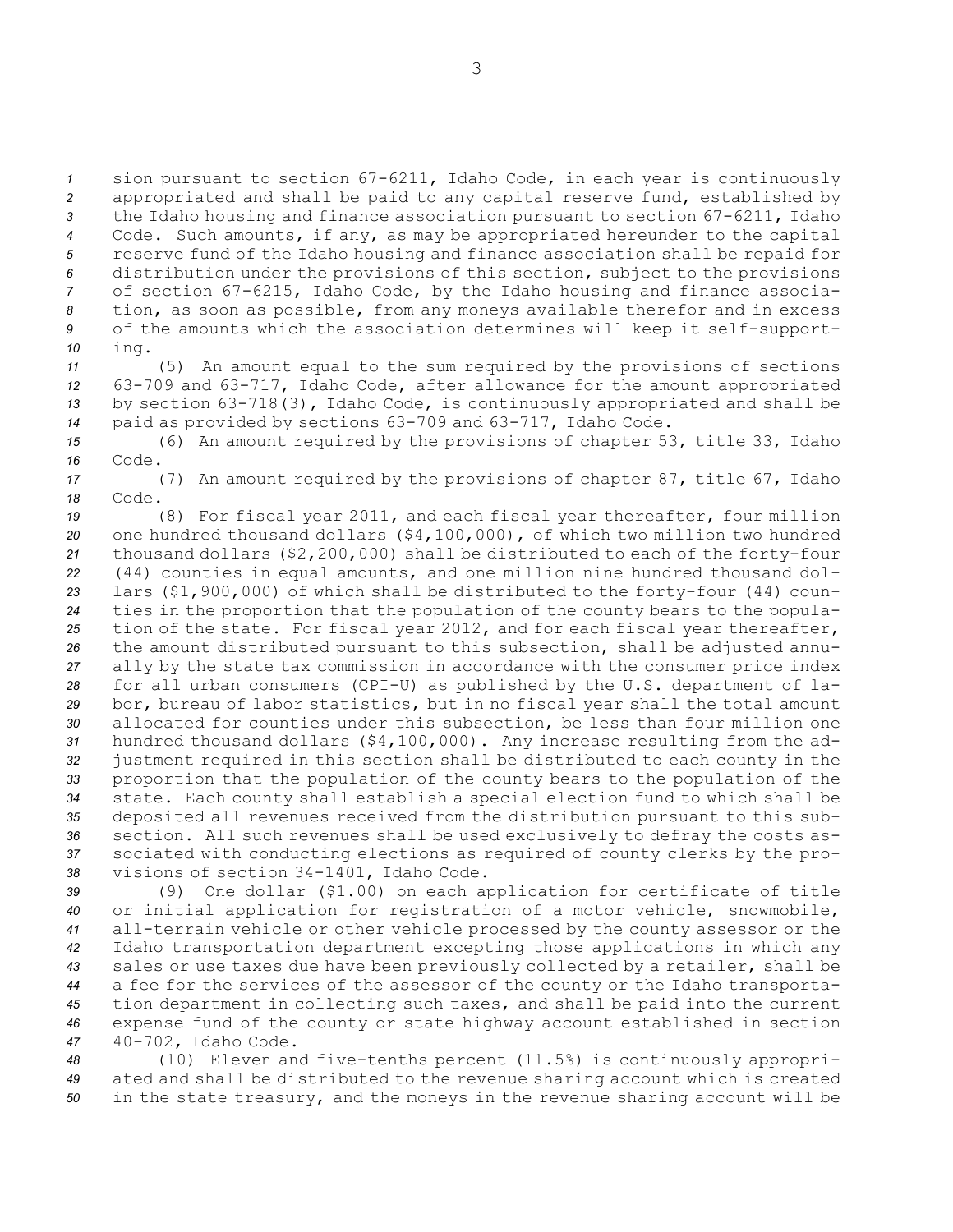paid in installments each calendar quarter by the state tax commission as *2* follows: (a) Twenty-eight and two-tenths percent (28.2%) shall be paid to the various cities as follows: (i) Fifty percent (50%) of such amount shall be paid to the vari- ous cities, and each city shall be entitled to an amount in the pro- portion that the population of that city bears to the population of all cities within the state; and (ii) Fifty percent (50%) of such amount shall be paid to the vari- ous cities, and each city shall be entitled to an amount in the pro- portion that the preceding year's market value for assessment pur- poses for that city bears to the preceding year's market value for assessment purposes for all cities within the state. (b) Twenty-eight and two-tenths percent (28.2%) shall be paid to the various counties as follows: (i) One million three hundred twenty thousand dollars (\$1,320,000) annually shall be distributed one forty-fourth (1/44) to each of the various counties; and (ii) The balance of such amount shall be paid to the various coun- ties, and each county shall be entitled to an amount in the propor- tion that the population of that county bears to the population of the state; (c) Thirty-five and nine-tenths percent (35.9%) of the amount appro- priated in this subsection shall be paid to the several counties for distribution to the cities and counties as follows: (i) Each city and county which received <sup>a</sup> payment under the provi- sions of section 63-3638(e), Idaho Code, during the fourth quarter of calendar year 1999, shall be entitled to <sup>a</sup> like amount during succeeding calendar quarters. (ii) If the dollar amount of money available under this subsection (10)(c) in any quarter does not equal the amount paid in the fourth quarter of calendar year 1999, each city's and county's payment shall be reduced proportionately. (iii) If the dollar amount of money available under this subsec- tion (10)(c) in any quarter exceeds the amount paid in the fourth quarter of calendar year 1999, each city and county shall be en- titled to <sup>a</sup> proportionately increased payment, but such increase shall not exceed one hundred five percent (105%) of the total pay- ment made in the fourth quarter of calendar year 1999. (iv) If the dollar amount of money available under this subsection (10)(c) in any quarter exceeds one hundred five percent (105%) of the total payment made in the fourth quarter of calendar year 1999, any amount over and above such one hundred five percent (105%) shall be paid fifty percent (50%) to the various cities in the pro- portion that the population of the city bears to the population of all cities within the state, and fifty percent (50%) to the various counties in the proportion that the population of <sup>a</sup> county bears to the population of the state; and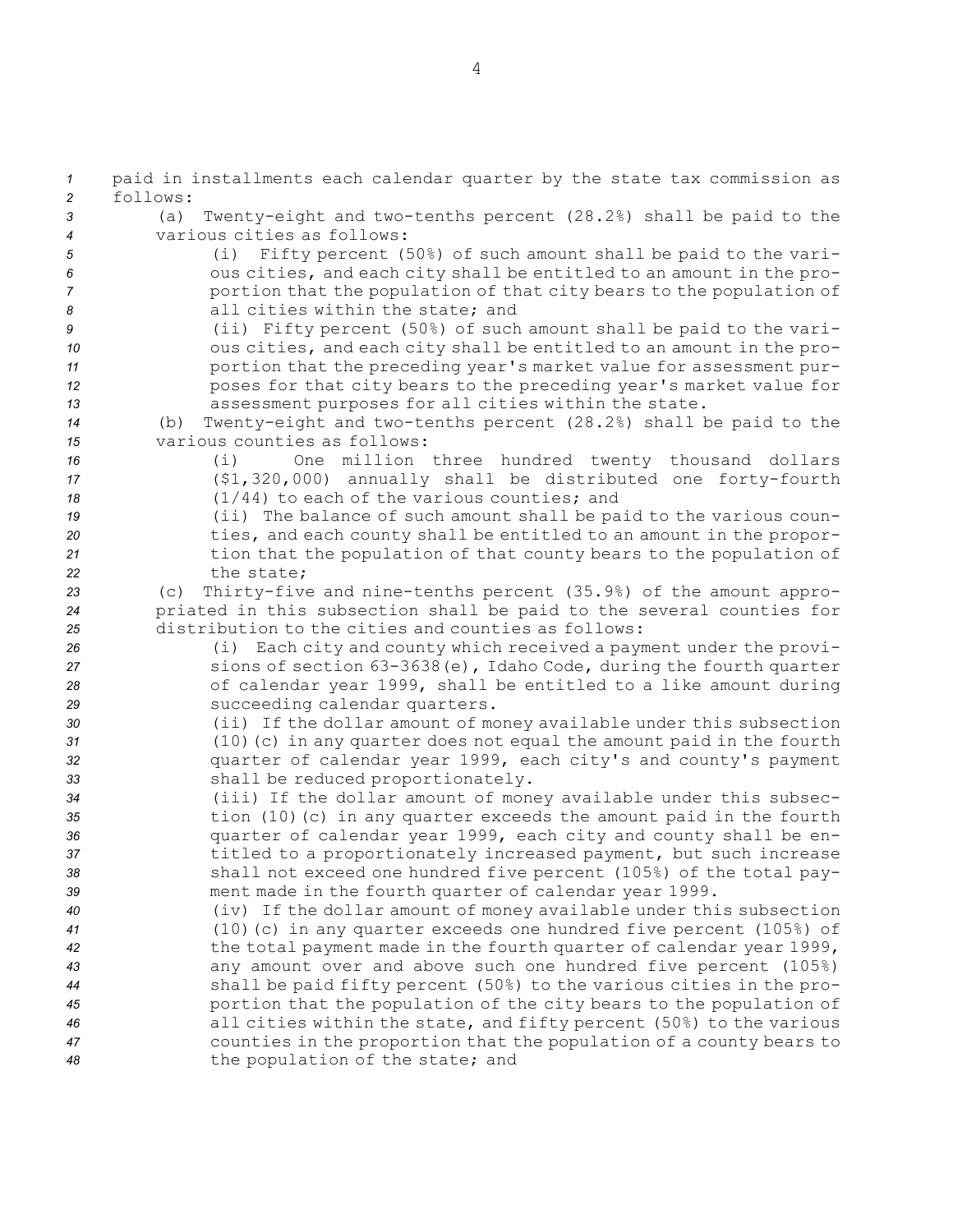- *<sup>1</sup>* (d) Seven and seven-tenths percent (7.7%) of the amount appropriated in *<sup>2</sup>* this subsection shall be paid to the several counties for distribution *<sup>3</sup>* to special purpose taxing districts as follows: *<sup>4</sup>* (i) Each such district which received <sup>a</sup> payment under the provi-
- 
- 
- *<sup>5</sup>* sions of section 63-3638(e), Idaho Code, during the fourth quarter *<sup>6</sup>* of calendar year 1999, shall be entitled to <sup>a</sup> like amount during *<sup>7</sup>* succeeding calendar quarters.

8 (ii) If the dollar amount of money available under this subsection 9 (10)(d) paragraph in any quarter does not equal the amount paid *<sup>10</sup>* in the fourth quarter of calendar year 1999, each special purpose *<sup>11</sup>* taxing district's payment shall be reduced proportionately.

 (iii) If the dollar amount of money available under this **subsection** (10)(d) paragraph in any quarter exceeds the amount 14 distributed under subparagraph (i) of this subsection (10) (d) paragraph, each special purpose taxing district shall be entitled to <sup>a</sup> share of the excess based on the proportion each such dis-**trict's current property tax budget bears to the sum of the current**  property tax budgets of all such districts in the state. The state tax commission shall calculate district current property tax bud- gets to include any unrecovered foregone amounts as determined under section 63-802(1)(e), Idaho Code. When <sup>a</sup> special purpose taxing district is situated in more than one (1) county, the state tax commission shall determine the portion attributable to the special purpose taxing district from each county in which it is situated.

- *<sup>26</sup>* (iv) If special purpose taxing districts are consolidated, the *<sup>27</sup>* resulting district is entitled to <sup>a</sup> base amount equal to the sum of *<sup>28</sup>* the base amounts which were received in the last calendar quarter *<sup>29</sup>* by each district prior to the consolidation.
- *<sup>30</sup>* (v) If <sup>a</sup> special purpose taxing district is dissolved or disin-*<sup>31</sup>* corporated, the state tax commission shall continuously distrib-*<sup>32</sup>* ute to the board of county commissioners an amount equal to the *<sup>33</sup>* last quarter's distribution prior to dissolution or disincorpora-*<sup>34</sup>* tion. The board of county commissioners shall determine any re-*<sup>35</sup>* distribution of moneys so received.
- *<sup>36</sup>* (vi) Taxing districts formed after January 1, 2001, are not enti-37 tled to a payment under the provisions of this subsection (10) (d) *<sup>38</sup>* paragraph.
- *<sup>39</sup>* (vii) For purposes of this subsection (10)(d) paragraph, <sup>a</sup> special *<sup>40</sup>* purpose taxing district is any taxing district which is not <sup>a</sup> city, *<sup>41</sup>* <sup>a</sup> county or <sup>a</sup> school district.

 (11) Amounts calculated in accordance with section 2, chapter 356, laws of 2001, for annual distribution to counties and other taxing districts be- ginning in October 2001 for replacement of property tax on farm machinery and equipment exempted pursuant to section 63-602EE, Idaho Code. For nonschool districts, the state tax commission shall distribute one-fourth (1/4) of this amount certified quarterly to each county. For school districts, the state tax commission shall distribute one-fourth (1/4) of the amount certi- fied quarterly to each school district. For nonschool districts, the county auditor shall distribute to each district within thirty (30) calendar days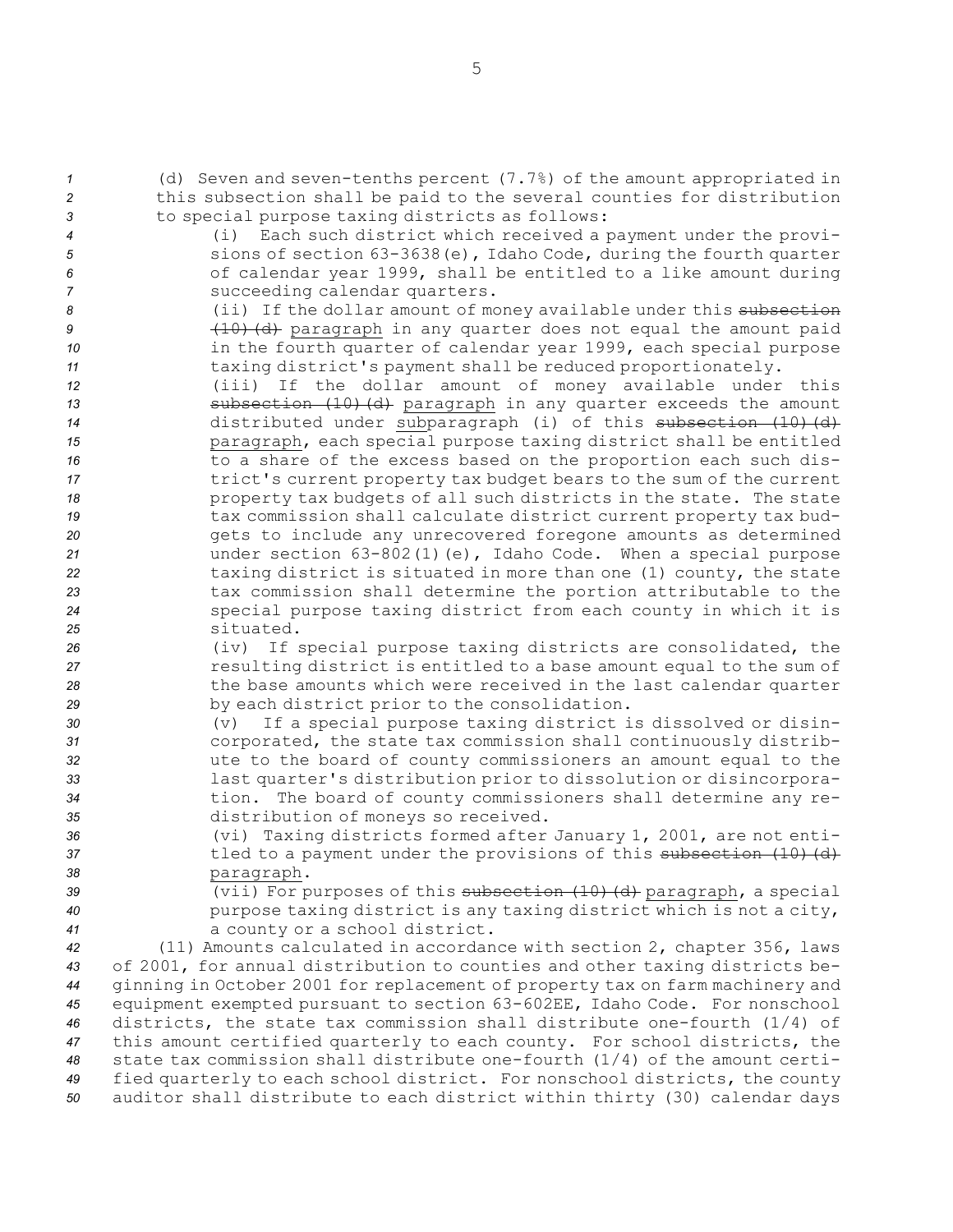from receipt of moneys from the state tax commission. Moneys received by each taxing district for replacement shall be utilized in the same manner and in the same proportions as revenues from property taxation. The moneys remitted to the county treasurer for replacement of property exempt from taxation pursuant to section 63-602EE, Idaho Code, may be considered by the counties and other taxing districts and budgeted at the same time, in the same manner and in the same year as revenues from taxation on personal prop- erty which these moneys replace. If taxing districts are consolidated, the resulting district is entitled to an amount equal to the sum of the amounts which were received in the last calendar quarter by each district pursuant to this subsection prior to the consolidation. If <sup>a</sup> taxing district is dissolved or disincorporated, the state tax commission shall continuously distribute to the board of county commissioners an amount equal to the last quarter's distribution prior to dissolution or disincorporation. The board of county commissioners shall determine any redistribution of moneys so received. If <sup>a</sup> taxing district annexes territory, the distribution of moneys received pursuant to this subsection shall be unaffected. Taxing districts formed after January 1, 2001, are not entitled to <sup>a</sup> payment under the provisions of this subsection. School districts shall receive an amount determined by multiplying the sum of the year 2000 school district levy mi- nus .004 times the market value on December 31, 2000, in the district of the property exempt from taxation pursuant to section 63-602EE, Idaho Code, pro- vided that the result of these calculations shall not be less than zero (0). The result of these school district calculations shall be further increased by six percent (6%). For purposes of the limitation provided by section 63-802, Idaho Code, moneys received pursuant to this section as property tax replacement for property exempt from taxation pursuant to section 63-602EE, Idaho Code, shall be treated as property tax revenues.

*<sup>29</sup>* (12) Amounts necessary to pay refunds as provided in section 63-3641, *<sup>30</sup>* Idaho Code, to <sup>a</sup> developer of <sup>a</sup> retail complex shall be remitted to the demon-*<sup>31</sup>* stration pilot project fund created in section 63-3641, Idaho Code.

 (13) Amounts calculated in accordance with subsection (4) of section 63-602KK, Idaho Code, for annual distribution to counties and other taxing districts for replacement of property tax on personal property tax exemp- tions pursuant to subsection (2) of section 63-602KK, Idaho Code, which amounts are continuously appropriated unless the legislature enacts <sup>a</sup> dif- ferent appropriation for <sup>a</sup> particular fiscal year. For purposes of the limitation provided by section 63-802, Idaho Code, moneys received pursuant to this section as property tax replacement for property exempt from taxa- tion pursuant to section 63-602KK, Idaho Code, shall be treated as property tax revenues. If taxing districts are consolidated, the resulting district is entitled to an amount equal to the sum of the amounts that were received in the last calendar year by each district pursuant to this subsection prior to the consolidation. If <sup>a</sup> taxing district or revenue allocation area annexes territory, the distribution of moneys received pursuant to this subsection shall be unaffected. Taxing districts and revenue allocation areas formed after January 1, 2013, are not entitled to <sup>a</sup> payment under the provisions of this subsection.

*<sup>49</sup>* (14) Amounts collected from purchasers and paid to the state of Idaho by *<sup>50</sup>* retailers that are not engaged in business in this state and which retailer